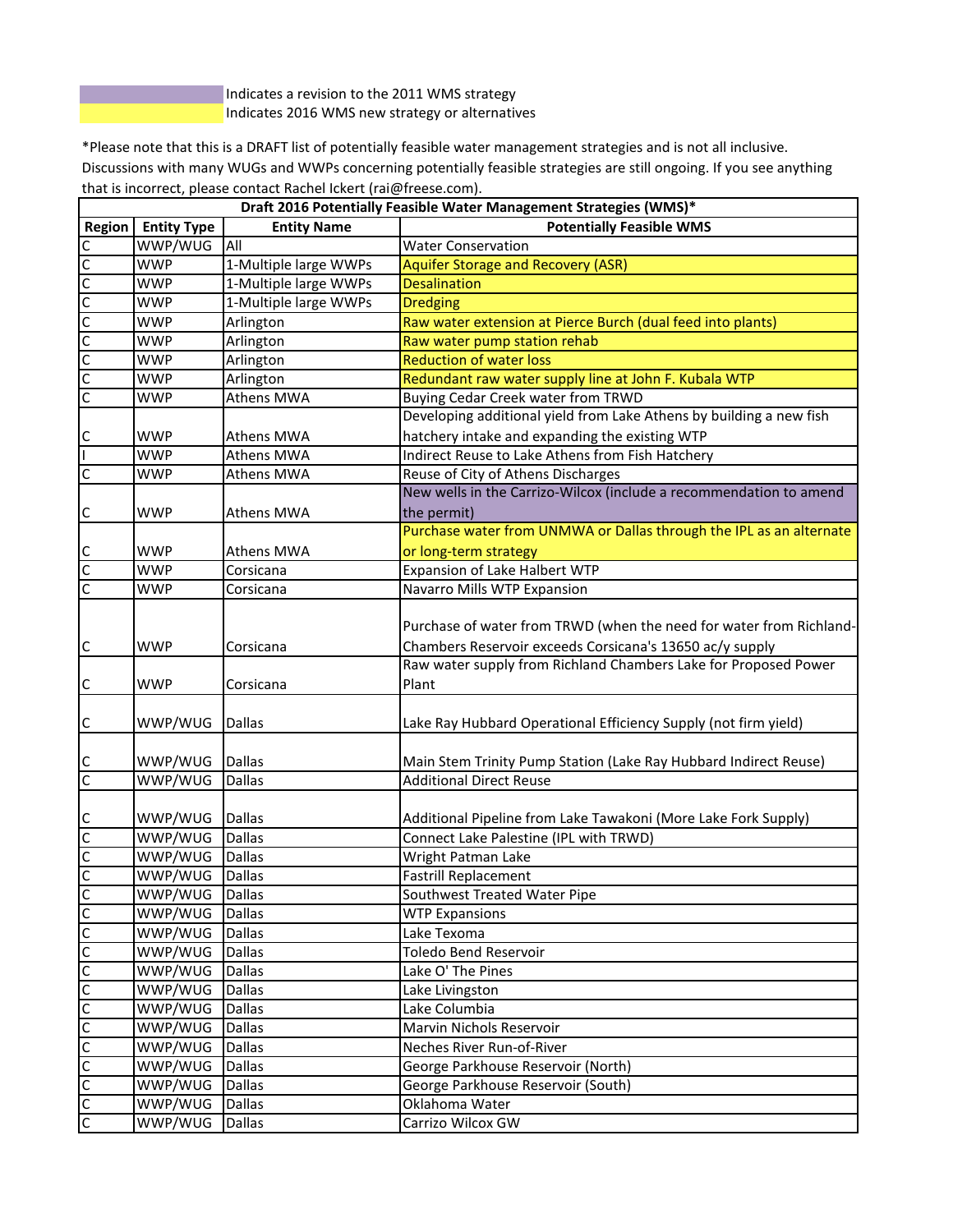|                            |                    |                      | Draft 2016 Potentially Feasible Water Management Strategies (WMS)*     |
|----------------------------|--------------------|----------------------|------------------------------------------------------------------------|
| Region                     | <b>Entity Type</b> | <b>Entity Name</b>   | <b>Potentially Feasible WMS</b>                                        |
|                            | <b>WWP</b>         | Denton               | 20 MGD Ray Roberts Plant Expansion and DWU Supplies                    |
|                            | <b>WWP</b>         | Denton               | 25 MGD Treatment Plant Expansion and DWU Supplies                      |
|                            | WWP                | Denton               | 25 MGD Treatment Plant Expansion and DWU Supplies                      |
| $\frac{1}{2}$              | <b>WWP</b>         | Denton               | 30 MGD Ray Roberts Plant Expansion and DWU Supplies                    |
|                            | WWP                | Denton               | 30 MGD Ray Roberts Plant Expansion and DWU Supplies                    |
|                            |                    |                      | Deepen intake or develop a temporary emergency pumping capacity        |
|                            | <b>WWP</b>         | Denton               | for drought                                                            |
| ululululululululu          | <b>WWP</b>         | Denton               | New water rights? Permit application with TCEQ in progress             |
|                            | <b>WWP</b>         | Fort Worth           | <b>Additional supply from TRWD</b>                                     |
|                            | <b>WWP</b>         | Fort Worth           | <b>Expansion of Transmission Pipelines</b>                             |
|                            | <b>WWP</b>         | Fort Worth           | <b>Expansions of WTPs</b>                                              |
|                            | <b>WWP</b>         | Fort Worth           | Reuse                                                                  |
|                            | <b>WWP</b>         | <b>Grand Prairie</b> | <b>Additional Dallas</b>                                               |
|                            | <b>WWP</b>         | <b>Grand Prairie</b> | Mansfield (TRWD)                                                       |
|                            | <b>WWP</b>         | <b>Grand Prairie</b> | Arlington                                                              |
|                            | <b>WWP</b>         | <b>Grand Prairie</b> | <b>FW</b>                                                              |
|                            | <b>WWP</b>         | <b>Grand Prairie</b> | Midlothian                                                             |
|                            | <b>WWP</b>         | <b>GTUA</b>          | Collin-Grayson Municipal Alliance East-West Pipeline                   |
|                            | <b>WWP</b>         | <b>GTUA</b>          | Collin-Grayson Municipal Alliance Parallel Pipeline                    |
|                            | <b>WWP</b>         | <b>GTUA</b>          | Cooke County Water Supply Project                                      |
| C C C C<br> C C C          | <b>WWP</b>         | <b>GTUA</b>          | Fannin County Water Supply Project                                     |
|                            | <b>WWP</b>         | <b>GTUA</b>          | Grayson County Water Supply Project                                    |
|                            |                    |                      | Additional Power Plant Supply - add a supply from reuse - show as half |
|                            | WWP                | <b>GTUA</b>          | from Texoma, half from reuse so they can do either                     |
|                            | WWP                | <b>GTUA</b>          | <b>Reuse for Golf Courses</b>                                          |
|                            | WWP                | <b>GTUA</b>          | <b>Supply for Triangle Brick Company</b>                               |
|                            | WWP                | Irving               | Additional Water from DWU                                              |
|                            | <b>WWP</b>         | Irving               | Chapman Booster Pump Station (with NTMWD)                              |
|                            | WWP                | Irving               | <b>Direct Reuse</b>                                                    |
|                            | <b>WWP</b>         | Irving               | <b>Sulphur Basin</b>                                                   |
| <u>ulululululululululu</u> | <b>WWP</b>         | Irving               | Princeton Pump Station Expansion                                       |
|                            | <b>WWP</b>         | Irving               | Develop Independent Supply                                             |
|                            | <b>WWP</b>         | <b>NTMWD</b>         | Additional Lake Texoma Supplies                                        |
|                            | <b>WWP</b>         | <b>NTMWD</b>         | Carrizo Wilcox GW                                                      |
|                            | WWP                | <b>NTMWD</b>         | Chapman Booster Pump Station                                           |
|                            | <b>WWP</b>         | <b>NTMWD</b>         | Fannin County Water Supply System                                      |
| ں اب                       | <b>WWP</b>         | <b>NTMWD</b>         | George Parkhouse Reservoir (North)                                     |
|                            | <b>WWP</b>         | <b>NTMWD</b>         | George Parkhouse Reservoir (South)                                     |
| $\overline{c}$             | <b>WWP</b>         | <b>NTMWD</b>         | Lake Livingston                                                        |
| $\overline{c}$             | <b>WWP</b>         | <b>NTMWD</b>         | Lake Texoma - Desalinate                                               |
| $\overline{c}$             | <b>WWP</b>         | <b>NTMWD</b>         | Lake Texoma Pump Station Expansion                                     |
|                            | WWP                | <b>NTMWD</b>         | Lake Wright Patman - Raise Pool                                        |
|                            | <b>WWP</b>         | <b>NTMWD</b>         | Lake Wright Patman - System                                            |
| 0 0 0 0                    | <b>WWP</b>         | <b>NTMWD</b>         | Lake Wright Patman - Texarkana                                         |
|                            | <b>WWP</b>         | <b>NTMWD</b>         | Lower Bois d'Arc Creek Reservoir                                       |
|                            | <b>WWP</b>         | <b>NTMWD</b>         | Main Stem Pump Station                                                 |
|                            | WWP                | <b>NTMWD</b>         | Marvin Nichols Reservoir                                               |
|                            | WWP                | <b>NTMWD</b>         | Renewed Interim Purchase of Lake Texoma Water from GTUA/Sherman        |
| $\frac{1}{2}$              | <b>WWP</b>         | <b>NTMWD</b>         | Toledo Bend Reservoir                                                  |
|                            | WWP                | <b>NTMWD</b>         | Toledo Bend Reservoir Phase 2                                          |
|                            | WWP                | <b>NTMWD</b>         | Water Treatment Plant and Distribution Improvements                    |
|                            |                    |                      |                                                                        |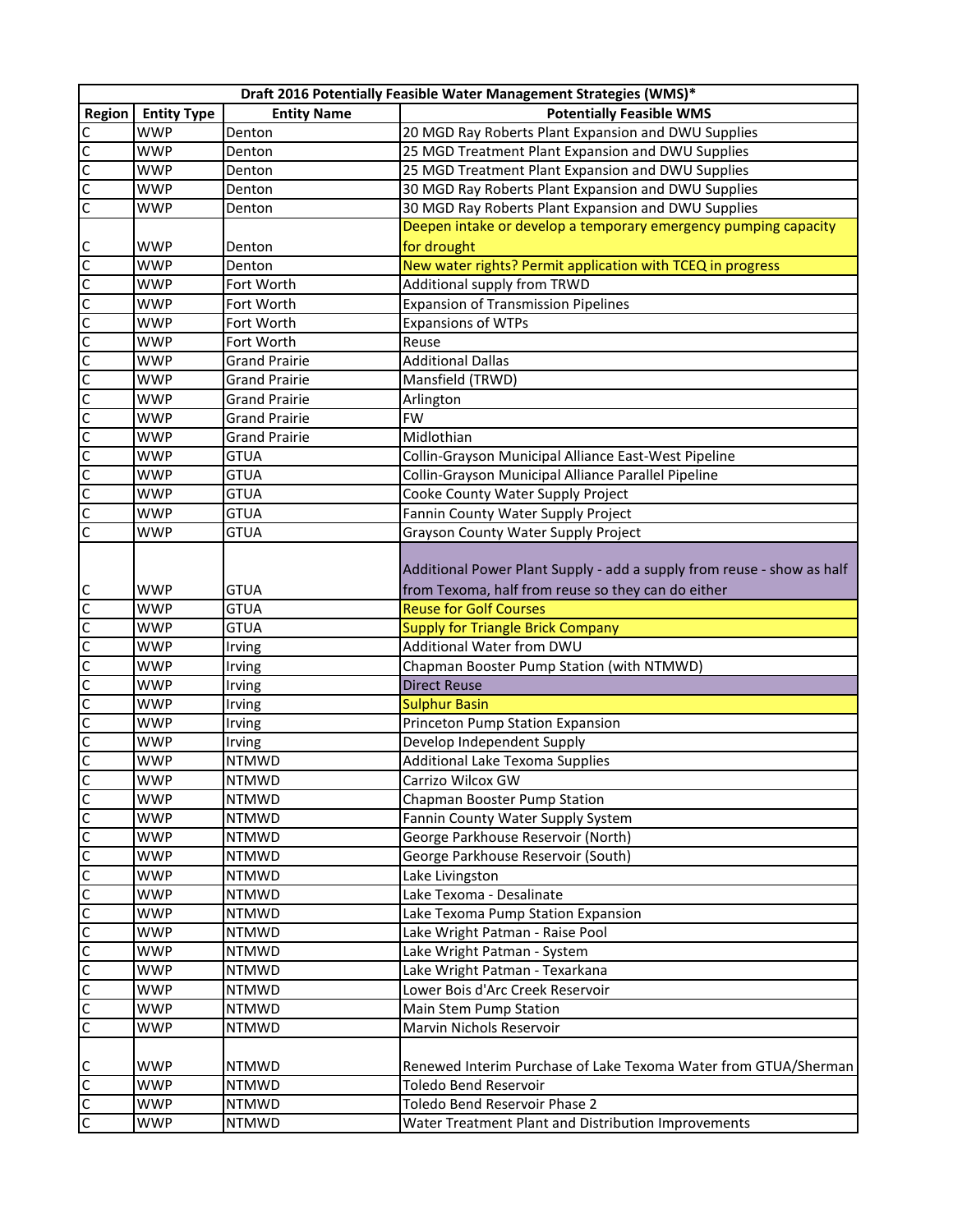|                                |                    |                    | Draft 2016 Potentially Feasible Water Management Strategies (WMS)*                 |
|--------------------------------|--------------------|--------------------|------------------------------------------------------------------------------------|
| Region                         | <b>Entity Type</b> | <b>Entity Name</b> | <b>Potentially Feasible WMS</b>                                                    |
|                                | <b>WWP</b>         | <b>NTMWD</b>       | Lake O' The Pines                                                                  |
|                                | WWP                | <b>NTMWD</b>       | Tawakoni (through Greenville or DWU)                                               |
|                                | <b>WWP</b>         | <b>NTMWD</b>       | Remove DWU Treated Water                                                           |
| $\frac{1}{2}$                  | <b>WWP</b>         | <b>NTMWD</b>       | Remove Lake O' The Pines as alternate - make a recommended                         |
|                                | <b>WWP</b>         | Rockett SUD        | Sokoll Plant Expansion (Additional TRWD through TRA)                               |
|                                |                    |                    | Additional steam electric supply in Freestone County through existing              |
|                                | <b>WWP</b>         | <b>TRA</b>         | facilities                                                                         |
|                                | <b>WWP</b>         | <b>TRA</b>         | Development of indirect reuse for Ennis from Lake Bardwell                         |
| ulu                            | <b>WWP</b>         | <b>TRA</b>         | Development of indirect reuse through Joe Pool Lake                                |
|                                |                    |                    | Development of reuse for steam electric power generation in Dallas                 |
| $\mathsf{C}$                   | <b>WWP</b>         | <b>TRA</b>         | County                                                                             |
|                                |                    |                    | Development of reuse for steam electric power generation in Ellis                  |
| $\mathsf{C}$                   | WWP                | <b>TRA</b>         | County                                                                             |
|                                |                    |                    | Development of reuse for steam electric power generation in Kaufman                |
| C                              | <b>WWP</b>         | <b>TRA</b>         | County                                                                             |
| $\overline{c}$                 | WWP                | <b>TRA</b>         | Further development of the Ellis County Water Supply Project                       |
|                                |                    |                    | Development of a reuse project from the Denton Creek WWTP for                      |
|                                |                    |                    | irrigation in Denton and Tarrant Counties and municipal use in Tarrant             |
| $\mathsf{C}$                   | <b>WWP</b>         | TRA                | County                                                                             |
|                                |                    |                    | Development of reuse for steam electric power generation in Freestone              |
|                                | <b>WWP</b>         |                    |                                                                                    |
| $\mathsf{C}$                   |                    | <b>TRA</b>         | County<br>Expansion of the existing Las Colinas reuse project in Dallas Count with |
|                                |                    |                    |                                                                                    |
|                                | WWP                | <b>TRA</b>         | additional transmission facilities                                                 |
|                                | <b>WWP</b>         | <b>TRA</b>         | Expansions to the Tarrant County Water Supply Project                              |
|                                | <b>WWP</b>         | <b>TRWD</b>        | Carrizo Wilcox GW                                                                  |
|                                | <b>WWP</b>         | <b>TRWD</b>        | <b>Gulf Desalination</b>                                                           |
| <u>ololololololololololo</u>   | <b>WWP</b>         | <b>TRWD</b>        | <b>IPL</b>                                                                         |
|                                | <b>WWP</b>         | <b>TRWD</b>        | Lake Livingston                                                                    |
|                                | <b>WWP</b>         | <b>TRWD</b>        | Lake O' The Pines                                                                  |
|                                | <b>WWP</b>         | <b>TRWD</b>        | Marvin Nichols Reservoir                                                           |
|                                | <b>WWP</b>         | <b>TRWD</b>        | Patman (Raise Pool)                                                                |
|                                | <b>WWP</b>         | <b>TRWD</b>        | Patman (System)                                                                    |
|                                | <b>WWP</b>         | <b>TRWD</b>        | Patman (Texarkana)                                                                 |
|                                | <b>WWP</b>         | <b>TRWD</b>        | Texoma (Blend)                                                                     |
|                                | <b>WWP</b>         | TRWD               | Texoma (Desalinate)                                                                |
|                                | <b>WWP</b>         | <b>TRWD</b>        | Toledo Bend Reservoir                                                              |
| $\overline{C}$                 | <b>WWP</b>         | <b>TRWD</b>        | Lake Tehuacana                                                                     |
| $\overline{C}$                 | <b>WWP</b>         | <b>TRWD</b>        | <b>Permit Enhancements</b>                                                         |
|                                | WWP                | <b>TRWD</b>        | Ringgold                                                                           |
|                                | <b>WWP</b>         | <b>TRWD</b>        | Groundwater                                                                        |
|                                | <b>WWP</b>         | <b>TRWD</b>        | Oklahoma Water                                                                     |
|                                | <b>WWP</b>         | <b>TRWD</b>        | <b>Cedar Creek Wetlands</b>                                                        |
|                                | <b>WWP</b>         | UTRWD              | <b>Additional DWU supplies</b>                                                     |
|                                | WWP                | UTRWD              | <b>Additional Reuse</b>                                                            |
|                                | WWP                | UTRWD              | Additional supplies from DWU under current contracts                               |
|                                | WWP                | UTRWD              | George Parkhouse Reservoir (South)                                                 |
|                                | WWP                | UTRWD              | George Parkhouse Reservoir (North)                                                 |
|                                | WWP                | UTRWD              | Indirect Reuse of return flows from Lake Ralph Hall                                |
|                                | <b>WWP</b>         | UTRWD              | Lake Ralph Hall                                                                    |
|                                | WWP                | UTRWD              | Lake Texoma                                                                        |
|                                | WWP                | UTRWD              | Marvin Nichols Reservoir                                                           |
|                                | <b>WWP</b>         | <b>UTRWD</b>       | Toledo Bend Reservoir                                                              |
| <u>ulululululululululululu</u> | WWP                | <b>UTRWD</b>       | Wright Patman Lake                                                                 |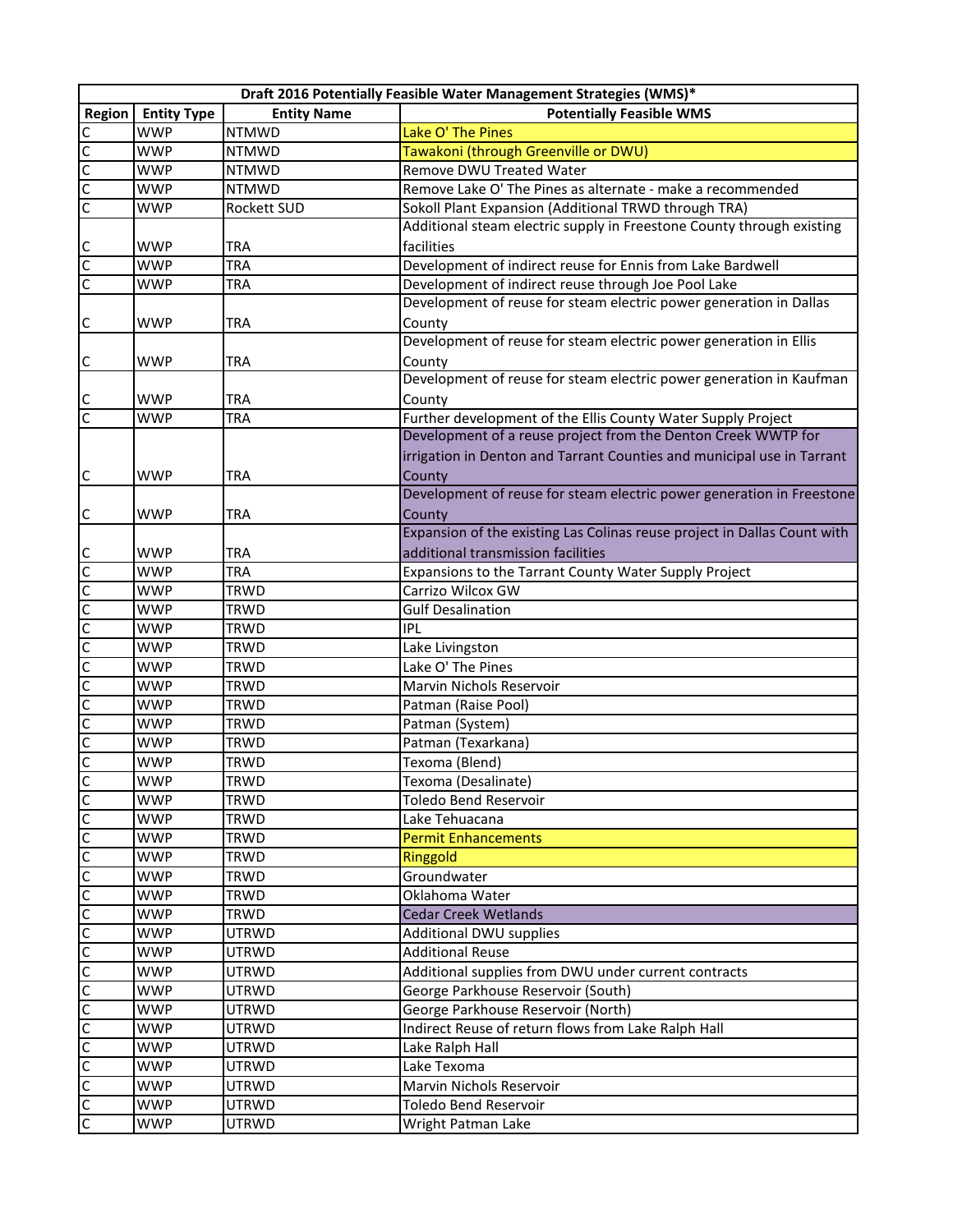|                                                                                    | Draft 2016 Potentially Feasible Water Management Strategies (WMS)* |                          |                                                                    |  |
|------------------------------------------------------------------------------------|--------------------------------------------------------------------|--------------------------|--------------------------------------------------------------------|--|
| Region                                                                             | <b>Entity Type</b>                                                 | <b>Entity Name</b>       | <b>Potentially Feasible WMS</b>                                    |  |
| $\mathsf{C}$                                                                       | <b>WWP</b>                                                         | <b>UTRWD</b>             | WTP and distribution system improvements                           |  |
| $\overline{C}$                                                                     | WWP                                                                | UTRWD                    | <b>UTRWD Systems Operation?</b>                                    |  |
|                                                                                    |                                                                    |                          | Construction of a new WTP on Lake Bridgeport and associated        |  |
|                                                                                    | <b>WWP</b>                                                         | Walnut Creek SUD         | transmission facilities                                            |  |
|                                                                                    | <b>WWP</b>                                                         | Walnut Creek SUD         | Purchase treated water from Azle                                   |  |
|                                                                                    | <b>WWP</b>                                                         | Walnut Creek SUD         | <b>TRWD Eagle Mountain Lake</b>                                    |  |
|                                                                                    | <b>WWP</b>                                                         | Walnut Creek SUD         | WTP Expansion in 2 MGD increments to 6 MGD                         |  |
| <u>ululululu</u>                                                                   | <b>WWP</b>                                                         | Waxahachie               | Raw Water Transmission for Ellis County SEP                        |  |
|                                                                                    | <b>WWP</b>                                                         | Waxahachie               | Sokoll Plant Expansion (Additional TRWD through TRA)               |  |
|                                                                                    | <b>WWP</b>                                                         | Weatherford              | WTP Plant Expansion and water from TRWD                            |  |
| $\overline{C}$                                                                     | <b>WWP</b>                                                         | Weatherford              | Possible reuse project (including lagoons)                         |  |
|                                                                                    |                                                                    |                          | WTP Expansion and water from TRWD - add expansion of transmission  |  |
|                                                                                    | WWP                                                                | Wise County WSD          | line and pump station to this strategy                             |  |
| $\frac{1}{2}$                                                                      | WUG                                                                | Ables Springs WSC        | Additional Delivery Capacity from NTMWD                            |  |
|                                                                                    | WUG                                                                | Addison                  | Additional Water from DWU                                          |  |
|                                                                                    | WUG                                                                | Allen                    | <b>Additional Water from NTMWD</b>                                 |  |
|                                                                                    | WUG                                                                | Alvord                   | West Wise SUD (TRWD)                                               |  |
| $\mathsf{C}$                                                                       | WUG                                                                | Anna                     | Expand Collin-Grayson Municipal Alliance, Additional Water from    |  |
|                                                                                    |                                                                    |                          | <b>NTMWD</b>                                                       |  |
|                                                                                    | WUG                                                                | Annetta                  | New supplemental wells in Trinity Aquifer                          |  |
|                                                                                    | WUG                                                                | Annetta                  | City of Weatherford                                                |  |
|                                                                                    | WUG                                                                | Annetta South            | Weatherford (Tarrant Regional WD)                                  |  |
|                                                                                    | WUG                                                                | Argyle                   | Additional Water from Argyle WSC                                   |  |
|                                                                                    | WUG                                                                | Argyle WSC               | <b>Additional Water from UTRWD</b>                                 |  |
|                                                                                    | WUG                                                                | Athens                   | Additional Water from Athens MWA                                   |  |
|                                                                                    | WUG                                                                | Aubrey                   | Additional Water from UTRWD                                        |  |
|                                                                                    | WUG<br>WUG                                                         | Azle<br>Azle             | 3 MGD WTP Expansion (TRWD)<br>3 MGD WTP Expansion (TRWD)           |  |
|                                                                                    | WUG                                                                | Azle                     | 3 MGD WTP Expansion (TRWD)                                         |  |
|                                                                                    | WUG                                                                | <b>Balch Springs</b>     | Additional DWU supplies                                            |  |
|                                                                                    | WUG                                                                | Bardwell                 | Ennis (TRWD through TRA)                                           |  |
|                                                                                    | <b>WUG</b>                                                         | Bartonville              | Additional Water from Bartonville WSC                              |  |
| <u>ulululululululululululululu</u>                                                 | WUG                                                                | Bedford                  | Additional Water from TRA (TRWD)                                   |  |
|                                                                                    | WUG                                                                | <b>Bells</b>             | Grayson County Water Supply Project (Sherman)                      |  |
|                                                                                    | WUG                                                                | Benbrook                 | 3 MGD Plan Expansion                                               |  |
|                                                                                    | WUG                                                                | Benbrook                 | <b>Treatment Plant Expansion</b>                                   |  |
|                                                                                    |                                                                    |                          | Currently evaluating an alternative source to supply the northeast |  |
| $\mathsf C$                                                                        | WUG                                                                | Bethesda WSC             | Portion our system                                                 |  |
|                                                                                    | WUG                                                                | Bethesda WSC             | <b>Southeast Fort Worth Connection</b>                             |  |
|                                                                                    | WUG                                                                | Bethesda WSC             | Fort Worth - Purchase of additional water                          |  |
| $\begin{array}{c} \begin{array}{c} C \\ C \end{array} \\ \hline C \end{array}$ C&D | WUG                                                                | Bethesda WSC             | Water from Arlington (TRWD)                                        |  |
|                                                                                    | <b>WUG</b>                                                         | <b>Blackland WSC</b>     | Direct Connection and Additional Water from NTMWD                  |  |
|                                                                                    | WUG                                                                | <b>Blooming Grove</b>    | <b>Additional Water from Corsicana</b>                             |  |
| <u>lululululululu</u>                                                              | WUG                                                                | <b>Blooming Grove</b>    | Trinity Aquifer (New Well)                                         |  |
|                                                                                    | WUG                                                                | <b>Blue Ridge</b>        | Direct Connection and Water from NTMWD                             |  |
|                                                                                    | WUG                                                                | <b>Bolivar WSC</b>       | <b>Additional Water from UTRWD</b>                                 |  |
|                                                                                    | WUG                                                                | <b>Bolivar WSC</b>       | Cooke County WSP                                                   |  |
|                                                                                    | WUG                                                                | Bonham                   | Fannin County Water Supply Project                                 |  |
|                                                                                    | WUG                                                                | Boyd                     | Additional Water from Walnut Ck. SUD                               |  |
|                                                                                    | WUG                                                                | Bridgeport               | Water Plant Expansions and more TRWD                               |  |
| $\mathsf{C}$                                                                       | WUG                                                                | Buena Vista - Bethel SUD | Additional Water from Waxahachie and Additional Pipeline           |  |
| C&G                                                                                | WUG                                                                | <b>Burleson</b>          | Additional Water from Fort Worth                                   |  |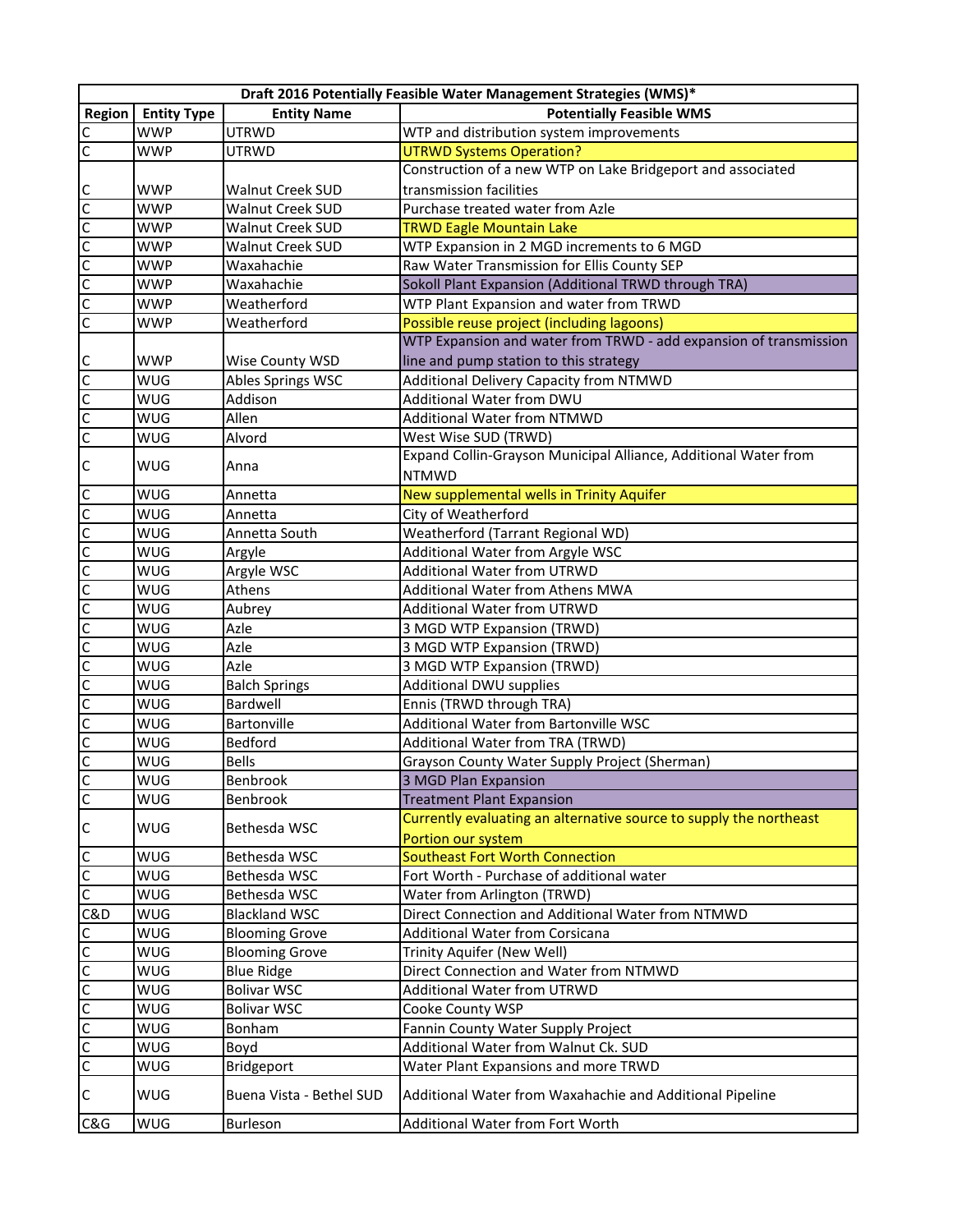|                |                    |                                 | Draft 2016 Potentially Feasible Water Management Strategies (WMS)* |
|----------------|--------------------|---------------------------------|--------------------------------------------------------------------|
| Region         | <b>Entity Type</b> | <b>Entity Name</b>              | <b>Potentially Feasible WMS</b>                                    |
| C&D            | <b>WUG</b>         | Caddo Basin SUD                 | Additional Water from NTMWD                                        |
| $\mathsf{C}$   | <b>WUG</b>         | Carrollton                      | Additional Water from DWU                                          |
|                | <b>WUG</b>         | Cash SUD                        | <b>Additional Water from NTMWD</b>                                 |
|                | <b>WUG</b>         | Cedar Hill                      | Additional Water from DWU                                          |
| $\frac{1}{2}$  | <b>WUG</b>         | Celina                          | <b>Additional Water from UTRWD</b>                                 |
|                | <b>WUG</b>         | Chatfield WSC                   | <b>Additional Water from Corsicana</b>                             |
|                | <b>WUG</b>         | Chico                           | Additional Water from West Wise SUD                                |
|                | <b>WUG</b>         | <b>Cockrell Hill</b>            | Additional Water from DWU                                          |
|                | <b>WUG</b>         | College Mound WSC               | <b>Additional Water from NTMWD</b>                                 |
|                | <b>WUG</b>         | Colleyville                     | <b>Additional Water from TRA</b>                                   |
|                | <b>WUG</b>         | <b>Collin County</b>            |                                                                    |
| $\mathsf{C}$   |                    | Manufacturing                   | <b>Additional Water from NTMWD</b>                                 |
| $\mathsf{C}$   | <b>WUG</b>         | <b>Collin County Mining</b>     | <b>Additional Water from NTMWD</b>                                 |
| $\mathsf C$    | <b>WUG</b>         | Collin County Other             | Additional Water from NTMWD                                        |
|                |                    | <b>Collin County Steam</b>      |                                                                    |
| $\mathsf{C}$   | <b>WUG</b>         | <b>Electric Power</b>           | <b>Additional Water from NTMWD</b>                                 |
| $\mathsf C$    | <b>WUG</b>         | Collinsville                    | Grayson County Water Supply Project (Northwest WTP)                |
| $\mathsf{C}$   | <b>WUG</b>         | Combine                         | Will follow any suggestions and recommendations made by DWU        |
|                | <b>WUG</b>         | Cooke County Irrigation         | Cooke County Water Supply Project                                  |
| $rac{C}{C}$    | <b>WUG</b>         | Cooke County Irrigation         | <b>Direct Reuse</b>                                                |
|                |                    | Cooke County                    |                                                                    |
| $\mathsf{C}$   | <b>WUG</b>         | Manufacturing                   | Cooke County Water Supply Project                                  |
|                |                    | Cooke County                    |                                                                    |
| $\mathsf{C}$   | <b>WUG</b>         | Manufacturing                   | Lake Muenster                                                      |
| C              | <b>WUG</b>         | <b>Cooke County Mining</b>      | Cooke County Water Supply Project                                  |
|                | <b>WUG</b>         | <b>Cooke County Mining</b>      | <b>Direct Reuse</b>                                                |
| $\frac{1}{2}$  | <b>WUG</b>         | Cooke County Other              | Cooke County Water Supply Project                                  |
| $\overline{c}$ | <b>WUG</b>         | Coppell                         | Additional Water from DWU                                          |
|                | <b>WUG</b>         | Copper Canyon                   | Additional Water from Bartonville WSC                              |
| 0 0 0 0        | <b>WUG</b>         | Corinth                         | New Groundwater Wells in Trinity Aquifer                           |
|                | <b>WUG</b>         | Crandall                        | Additional water from NTMWD                                        |
|                | <b>WUG</b>         | Crandall                        | Dallas Water Utilities (thru Seagoville)                           |
|                | <b>WUG</b>         | <b>Cross Roads</b>              | Additional Water from Mustang SUD                                  |
|                | <b>WUG</b>         | Crowley                         | Additional Water from TRWD                                         |
| $\frac{c}{c}$  | WUG                | Culleoka WSC                    | Additional Water from Princeton                                    |
|                |                    |                                 |                                                                    |
| $\mathsf C$    | <b>WUG</b>         | <b>Dallas County Irrigation</b> | <b>Additional TRA Las Colinas</b>                                  |
| $\mathsf{C}$   | <b>WUG</b>         | <b>Dallas County Irrigation</b> | Additional Water from DWU                                          |
|                |                    | <b>Dallas County</b>            |                                                                    |
| $\mathsf{C}$   | <b>WUG</b>         | Manufacturing                   | Additional Water from DWU                                          |
|                |                    | Dallas County                   |                                                                    |
| $\mathsf{C}$   | <b>WUG</b>         | Manufacturing                   | <b>Additional Water from NTMWD</b>                                 |
| $\mathsf{C}$   | WUG                | <b>Dallas County Mining</b>     | Additional Water from DWU                                          |
|                |                    | Dallas County Steam             |                                                                    |
| $\mathsf{C}$   | <b>WUG</b>         | <b>Electric Power</b>           | Additional Water from DWU                                          |
| $\mathsf{C}$   |                    | Dallas County Steam             |                                                                    |
|                | <b>WUG</b>         | <b>Electric Power</b>           | <b>Additional Water from NTMWD</b>                                 |
|                |                    | Dallas County Steam             |                                                                    |
| $\mathsf{C}$   | <b>WUG</b>         | <b>Electric Power</b>           | Direct Reuse (TRA)                                                 |
| C              | <b>WUG</b>         | Dalworthington Gardens          | Additional Water from Fort Worth                                   |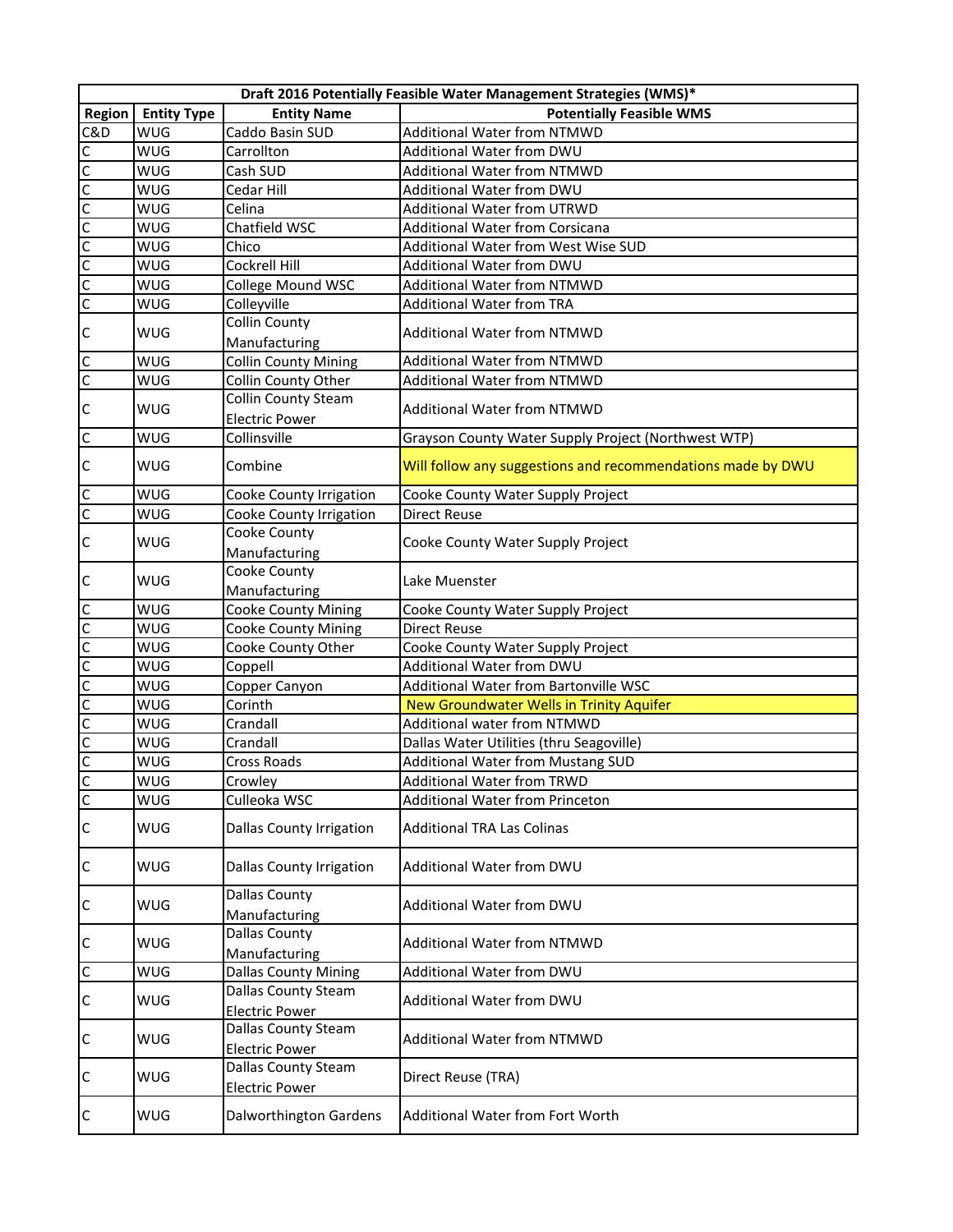|                         | Draft 2016 Potentially Feasible Water Management Strategies (WMS)* |                                       |                                                                            |  |
|-------------------------|--------------------------------------------------------------------|---------------------------------------|----------------------------------------------------------------------------|--|
| <b>Region</b>           | <b>Entity Type</b>                                                 | <b>Entity Name</b>                    | <b>Potentially Feasible WMS</b>                                            |  |
|                         | <b>WUG</b>                                                         | Dawson                                | <b>Additional Water from Corsicana</b>                                     |  |
|                         | WUG                                                                | Dawson                                | <b>New Water Treatment Plant</b>                                           |  |
|                         | <b>WUG</b>                                                         | Decatur                               | Additional Water from Wise Co. WSD                                         |  |
|                         | WUG                                                                | Denison                               | 2 MGD WTP Expansion and more Texoma                                        |  |
|                         | <b>WUG</b>                                                         | Denison                               | Infrastructure Improvements                                                |  |
|                         | <b>WUG</b>                                                         | Denton                                | City of Dallas/DWU                                                         |  |
| <u>ululululu</u>        | WUG                                                                | Denton                                | <b>Indirect Reuse</b>                                                      |  |
|                         |                                                                    |                                       |                                                                            |  |
| $\mathsf{C}$            | <b>WUG</b>                                                         | Denton County FWSD #1A                | Additional Water from Lewisville (DWU)                                     |  |
| $\mathsf{C}$            | <b>WUG</b>                                                         | Denton County FWSD #1A                | Additional Water from UTRWD                                                |  |
| $\mathsf{C}$            | <b>WUG</b>                                                         | Denton County Irrigation              | <b>Additional Groundwater</b>                                              |  |
| $\mathsf C$             | <b>WUG</b>                                                         | Denton County Irrigation              | <b>Additional UTRWD Direct Reuse</b>                                       |  |
| $\mathsf C$             | <b>WUG</b>                                                         | Denton County Irrigation              | <b>TRA Direct Reuse</b>                                                    |  |
| $\mathsf C$             | <b>WUG</b>                                                         | <b>Denton County</b><br>Manufacturing | <b>Additional Groundwater</b>                                              |  |
| $\mathsf{C}$            | WUG                                                                | <b>Denton County</b><br>Manufacturing | <b>Additional Water from Denton</b>                                        |  |
| $\mathsf C$             | WUG                                                                | <b>Denton County</b><br>Manufacturing | Additional Water from DWU                                                  |  |
| $\mathsf C$             | <b>WUG</b>                                                         | Denton County<br>Manufacturing        | <b>Additional Water from NTMWD</b>                                         |  |
| $\mathsf{C}$            | <b>WUG</b>                                                         | Denton County<br>Manufacturing        | <b>Additional Water from UTRWD</b>                                         |  |
|                         | WUG                                                                | <b>Denton County Mining</b>           | <b>Additional Groundwater</b>                                              |  |
|                         | WUG                                                                | <b>Denton County Mining</b>           | <b>Additional Water from UTRWD</b>                                         |  |
|                         | <b>WUG</b>                                                         | Denton County Other                   | <b>Additional Groundwater</b>                                              |  |
| $\frac{1}{2}$           | <b>WUG</b>                                                         | Denton County Other                   | <b>Additional Water from Fort Worth</b>                                    |  |
|                         | <b>WUG</b>                                                         | Denton County Other                   | Additional Water from UTRWD                                                |  |
|                         |                                                                    | Denton County Steam                   |                                                                            |  |
| $\mathsf C$             | <b>WUG</b>                                                         | <b>Electric Power</b>                 | Groundwater                                                                |  |
| $rac{C}{C}$             | <b>WUG</b>                                                         | DeSoto                                | Additional Water from DWU                                                  |  |
|                         | WUG                                                                | Double Oak                            | Additional Water from Bartonville WSC                                      |  |
| $\overline{C}$          | <b>WUG</b>                                                         | Duncanville                           | Additional Water from DWU                                                  |  |
| $\overline{C}$          | WUG                                                                | East Cedar Creek FWSD                 | 2 MGD Plant Expansion and TRWD                                             |  |
| $\overline{C}$          | WUG                                                                | East Cedar Creek FWSD                 | Additional Water from TRWD (current WTP)                                   |  |
| $\overline{\mathsf{C}}$ | WUG                                                                | East Cedar Creek FWSD                 | 2 MGD Plant Expansion and TRWD                                             |  |
|                         | WUG                                                                | East Fork SUD                         | <b>Additional Water from NTMWD</b>                                         |  |
|                         | WUG                                                                | Ector                                 | Fannin County Water Supply Project                                         |  |
|                         | <b>WUG</b>                                                         | Edgecliff                             | Additional Water from Fort Worth                                           |  |
| $rac{c}{c}$             | WUG                                                                | <b>Ellis County Irrigation</b>        | New wells in the Woodbine Aquifer                                          |  |
| $\mathsf C$             | <b>WUG</b>                                                         |                                       | Ellis County Manufacturing Additional Water from Ennis                     |  |
| $\mathsf C$             | <b>WUG</b>                                                         |                                       | Ellis County Manufacturing Additional Water from Midlothian                |  |
| $\mathsf{C}$            | <b>WUG</b>                                                         |                                       | Ellis County Manufacturing Additional Water from Waxahachie                |  |
| $\mathsf{C}$            | <b>WUG</b>                                                         | Ellis County Other                    | Additional Groundwater (Woodbine)                                          |  |
| $\mathsf{C}$            | <b>WUG</b>                                                         | Ellis County Other                    | Additional Water from TRWD (through Waxahachie, Rockett SUD, and<br>Ennis) |  |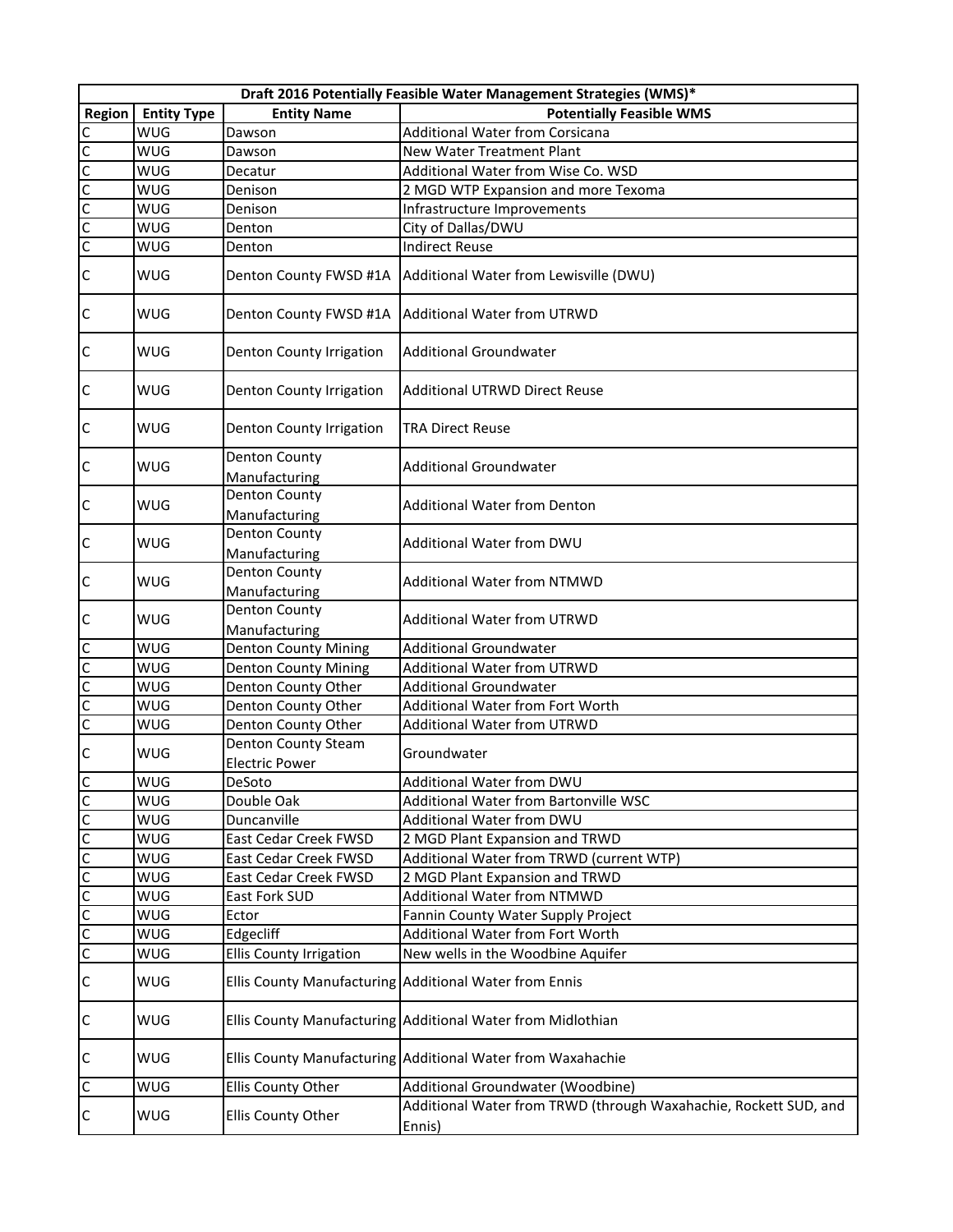|                         |                          |                                    | Draft 2016 Potentially Feasible Water Management Strategies (WMS)* |
|-------------------------|--------------------------|------------------------------------|--------------------------------------------------------------------|
| Region                  | <b>Entity Type</b>       | <b>Entity Name</b>                 | <b>Potentially Feasible WMS</b>                                    |
|                         | <b>WUG</b>               | <b>Ellis County Steam Electric</b> |                                                                    |
| $\mathsf{C}$            |                          | Power                              | Additional water from Midlothian                                   |
| $\mathsf{C}$            | <b>WUG</b>               | <b>Ellis County Steam Electric</b> | Trinity River Authority Ellis Co. Reuse                            |
|                         |                          | Power                              |                                                                    |
| $\mathsf{C}$            | <b>WUG</b>               | <b>Ellis County Steam Electric</b> | Waxahachie Steam Electric Power Supply (TRWD)                      |
|                         |                          | Power                              |                                                                    |
| $\overline{C}$          | <b>WUG</b>               | Ennis                              | Indirect reuse (requires WTP Expansions)                           |
| $\frac{1}{2}$           | <b>WUG</b>               | Ennis                              | Other Additional Supply made Usable by WTP Expansions              |
|                         | <b>WUG</b>               | Euless                             | Additional Water from TRA (TRWD)                                   |
|                         | <b>WUG</b>               | Euless                             | Fort Worth Direct Reuse                                            |
| $\overline{C}$          | <b>WUG</b>               | Everman                            | <b>Additional Water from Fort Worth</b>                            |
| $\overline{C}$          | <b>WUG</b>               | Fairfield                          | New well in Carrizo-Wilcox Aquifer                                 |
| $\mathsf{C}$            | <b>WUG</b>               | Fairfield                          | New WTP                                                            |
| $\overline{c}$          | <b>WUG</b>               | Fairfield                          | Purchase water from TRWD                                           |
| $\overline{c}$          | <b>WUG</b>               | Fairview                           | <b>Additional Water from NTMWD</b>                                 |
| C                       | <b>WUG</b>               | Fannin County Other                | Fannin County Water Supply Project                                 |
| $\overline{\mathsf{c}}$ | <b>WUG</b>               | Farmers Branch                     | Additional Water from DWU                                          |
| $\overline{c}$          | <b>WUG</b>               | Farmersville                       | Additional Water from NTMWD                                        |
| $\overline{C}$          | <b>WUG</b>               | Fate                               | <b>Additional Water from NTMWD</b>                                 |
| $\overline{c}$          | <b>WUG</b>               | Ferris                             | Additional Water from Rockett SUD                                  |
| $\mathsf{C}$            | <b>WUG</b>               | Files Valley WSC                   | Ellis County Water Supply Project (Buena Vista-Bethel WSC from     |
|                         |                          |                                    | Waxahachie from TRA from TRWD)                                     |
| $\mathsf{C}$            | <b>WUG</b>               | <b>Flower Mound</b>                | Additional Water from DWU                                          |
| 00                      | <b>WUG</b>               | <b>Flower Mound</b>                | <b>Additional Water from UTRWD</b>                                 |
|                         | <b>WUG</b>               | Forest Hill                        | Additional Water from Fort Worth                                   |
|                         | <b>WUG</b>               | Forney                             | Additional Water from NTMWD                                        |
| C                       | <b>WUG</b>               | Forney Lake WSC                    | Additional Water from NTMWD                                        |
| $\overline{c}$          | <b>WUG</b>               | Freestone County Other             | <b>Additional Water from TRWD</b>                                  |
|                         |                          | Freestone County Steam             |                                                                    |
| $\mathsf{C}$            | <b>WUG</b>               | <b>Electric Power</b>              | Additional Water from TRWD (current contract)                      |
|                         |                          | <b>Freestone County Steam</b>      |                                                                    |
| C                       | <b>WUG</b>               | <b>Electric Power</b>              | Additional Water from TRWD (new contract through TRA)              |
|                         |                          | Freestone County Steam             |                                                                    |
| $\mathsf{C}$            | <b>WUG</b>               | <b>Electric Power</b>              | <b>Trinity River Authority Reuse</b>                               |
| $\frac{c}{c}$           | <b>WUG</b>               | Frisco<br>Frisco                   | Additional Water from NTMWD                                        |
| $\overline{C}$          | <b>WUG</b><br><b>WUG</b> | Gainesville                        | Direct Reuse<br><b>Additional Direct Reuse</b>                     |
| $\overline{C}$          | <b>WUG</b>               | Gainesville                        | Cooke Co. WSP - 2 MGD WTP Expansion                                |
| $\overline{C}$          | <b>WUG</b>               | Gainesville                        | Cooke Co. WSP - 2 MGD WTP Expansion                                |
|                         |                          |                                    |                                                                    |
| $\mathsf{C}$            | <b>WUG</b>               | Gainesville                        | Cooke County WSP - Moss Lake raw water and 4 MGD WTP expansion     |
|                         | <b>WUG</b>               | Garland                            | Additional Water from NTMWD                                        |
|                         | <b>WUG</b>               | Gastonia-Scurry SUD                | Additional Water from NTMWD                                        |
| 0 0                     | <b>WUG</b>               | Glenn Heights                      | Additional Water from DWU                                          |
|                         | <b>WUG</b>               | Grapevine                          | <b>Additional Water from TRA</b>                                   |
|                         |                          | <b>Grayson County Steam</b>        |                                                                    |
| $\mathsf{C}$            | <b>WUG</b>               | <b>Electric Power</b>              | GTUA (Lake Texoma)                                                 |
| $\mathsf{C}$            |                          | Grayson County                     |                                                                    |
|                         | <b>WUG</b>               | Manufacturing                      | <b>Additional Denison</b>                                          |
|                         |                          | <b>Grayson County</b>              |                                                                    |
| $\mathsf{C}$            | <b>WUG</b>               | Manufacturing                      | <b>Additional Howe</b>                                             |
|                         |                          | Grayson County                     |                                                                    |
| C                       | <b>WUG</b>               | Manufacturing                      | Additional Sherman (Grayson County Water Supply Project)           |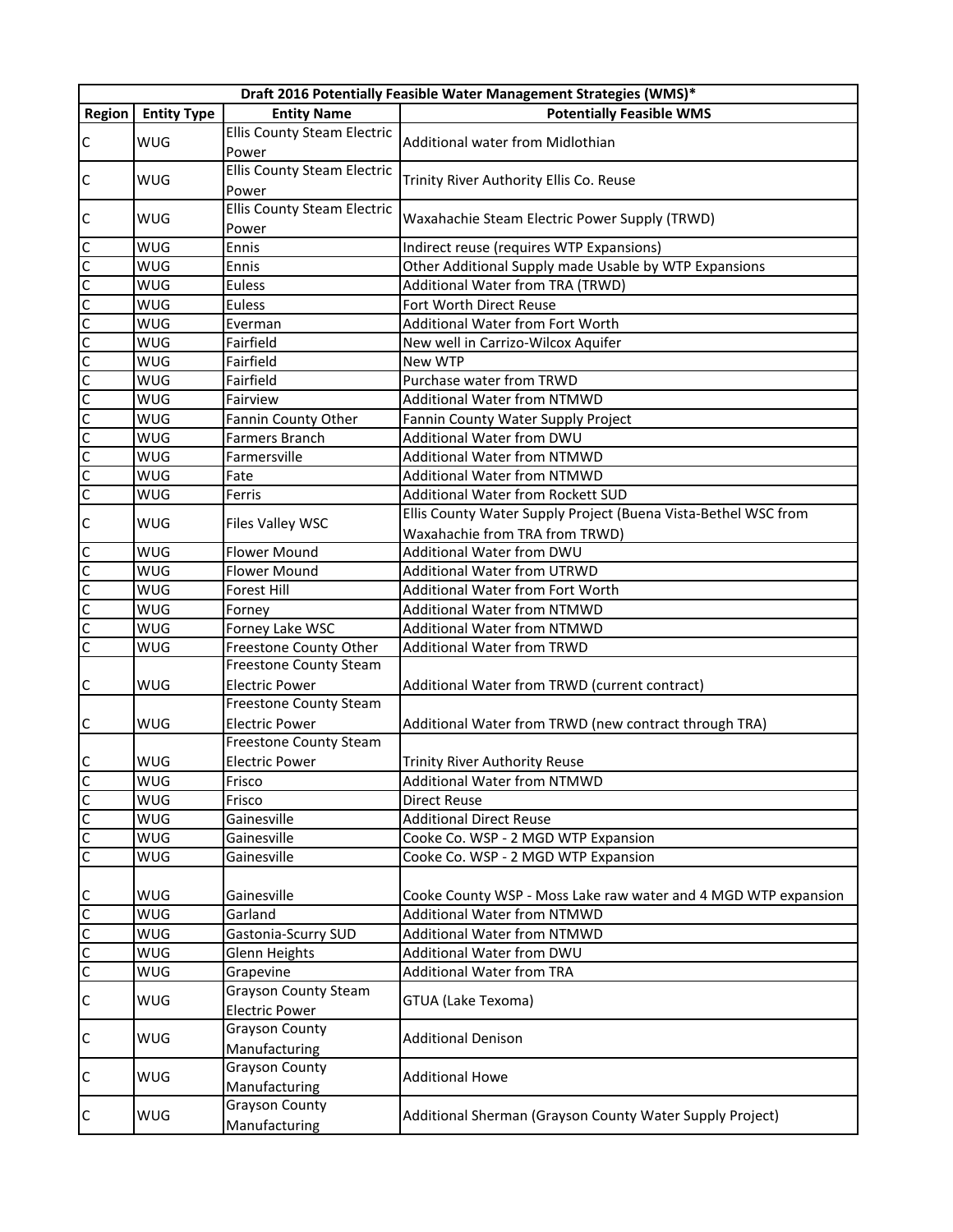|                               |                    |                                               | Draft 2016 Potentially Feasible Water Management Strategies (WMS)* |
|-------------------------------|--------------------|-----------------------------------------------|--------------------------------------------------------------------|
| Region                        | <b>Entity Type</b> | <b>Entity Name</b>                            | <b>Potentially Feasible WMS</b>                                    |
| $\mathsf{C}$                  | <b>WUG</b>         | <b>Grayson County Other</b>                   | Grayson County Water Supply Project (North WTP)                    |
|                               | WUG                | Grayson County Other                          | Grayson County Water Supply Project (Northwest WTP)                |
|                               | WUG                | Grayson County Other                          | Grayson County Water Supply Project (Sherman WTP)                  |
|                               | WUG                | <b>Gun Barrel City</b>                        | Additional East Cedar Creek FWSD                                   |
|                               | WUG                | <b>Gun Barrel City</b>                        | TRWD and Water Treatment Plant                                     |
|                               | WUG                | Gunter                                        | Grayson County Water Supply Project (Sherman WTP)                  |
|                               | WUG                | Hackberry                                     | <b>Additional Water from NTMWD</b>                                 |
|                               | WUG                | <b>Haltom City</b>                            | Additional Water from Fort Worth                                   |
| <u>lulululululu</u>           | WUG                | Haslet                                        | Additional Water from Fort Worth                                   |
| $\mathsf{C}$                  | <b>WUG</b>         | <b>Henderson County</b>                       | Additional Water from Athens (Athens MWA)                          |
|                               |                    | Manufacturing                                 |                                                                    |
|                               | <b>WUG</b>         | <b>Henderson County Steam</b>                 |                                                                    |
| $\mathsf C$                   |                    | <b>Electric Power</b>                         | <b>Tarrant Regional Water District</b>                             |
| $\overline{C}$                | WUG                | <b>Hickory Creek</b>                          | Additional Water from Lake Cities MUA                              |
|                               | WUG                | High Point WSC                                | Additional Water from Forney                                       |
|                               | WUG                | High Point WSC                                | <b>Additional Water from Terrell</b>                               |
|                               | WUG                | <b>Highland Village</b>                       | Additional Water from UTRWD                                        |
|                               | WUG                | <b>Honey Grove</b>                            | Fannin County Water Supply Project                                 |
|                               | WUG                | Howe                                          | Additional Water from NTMWD (Expanded CGMA Pipeline)               |
|                               | WUG                | <b>Hudson Oaks</b>                            | Additional Water from Weatherford                                  |
|                               | WUG                | Hurst                                         | <b>Additional Water from Fort Worth</b>                            |
|                               | WUG                | Hutchins                                      | Additional Water from DWU                                          |
|                               | WUG                | Italy                                         | Waxahachie (TRWD through TRA)                                      |
|                               | WUG                | Jack County Irrigation                        | Jacksboro Indirect Reuse to Mining                                 |
|                               | WUG                | <b>Jack County Mining</b>                     | Jacksboro (Lost Creek/Jacksboro system)                            |
|                               | WUG                | <b>Jack County Mining</b>                     | Jacksboro Indirect Reuse to Mining                                 |
|                               | WUG                | Jack County Other                             | Additional Water from Jacksboro                                    |
|                               | WUG                | Johnson County SUD                            | <b>Additional Supply from Mansfield</b>                            |
|                               | WUG                | Johnson County SUD                            | Grand Prairie (multiple sources)                                   |
|                               | WUG                | Josephine                                     | Additional Water from NTMWD                                        |
|                               | WUG                | Justin                                        | Additional Water from UTRWD                                        |
|                               | WUG                | Kaufman                                       | Additional Water from NTMWD                                        |
| C                             | WUG                | Kaufman County Irrigation                     | Additional Water from NTMWD                                        |
| $\overline{\mathsf{C}}$       | WUG                | Kaufman County<br>Manufacturing               | Additional water from NTMWD                                        |
| $\overline{C}$                | WUG                | Kaufman County Other                          | <b>Additional Water from NTMWD</b>                                 |
| $\overline{C}$                | WUG                | Kaufman County Other                          | Additional Water from TRWD                                         |
|                               |                    | Kaufman County Steam                          |                                                                    |
| $\mathsf C$                   | WUG                | <b>Electric Power</b>                         | Forney (NTMWD)                                                     |
| $\mathsf{C}$                  | WUG                | Kaufman County Steam<br><b>Electric Power</b> | <b>Trinity River Authority Reuse</b>                               |
|                               | WUG                | Keller                                        | Additional Water from Fort Worth                                   |
|                               | WUG                | Kemp                                          | <b>Additional Water from TRWD</b>                                  |
| $\frac{1}{2}$ o $\frac{1}{2}$ | WUG                | Kennedale                                     | Additional Water from Fort Worth                                   |
|                               | WUG                | Kennedale                                     | Additional Trinity Aquifer (new wells)                             |
|                               | WUG                | Kerens                                        | <b>Additional Water from Corsicana</b>                             |
| $\mathsf{C}$                  | WUG                | Kiowa Homeowners WSC                          | Cooke County Water Supply Project                                  |
|                               | WUG                | Krugerville                                   | Additional Water from Mustang SUD                                  |
| $rac{c}{c}$                   | WUG                | Krum                                          | Additional Water from UTRWD                                        |
|                               | WUG                | Ladonia                                       | Upper Trinity Regional Water District (Ralph Hall Lake)            |
|                               | WUG                | Lake Dallas                                   | Additional Water from Lake Cities MUA                              |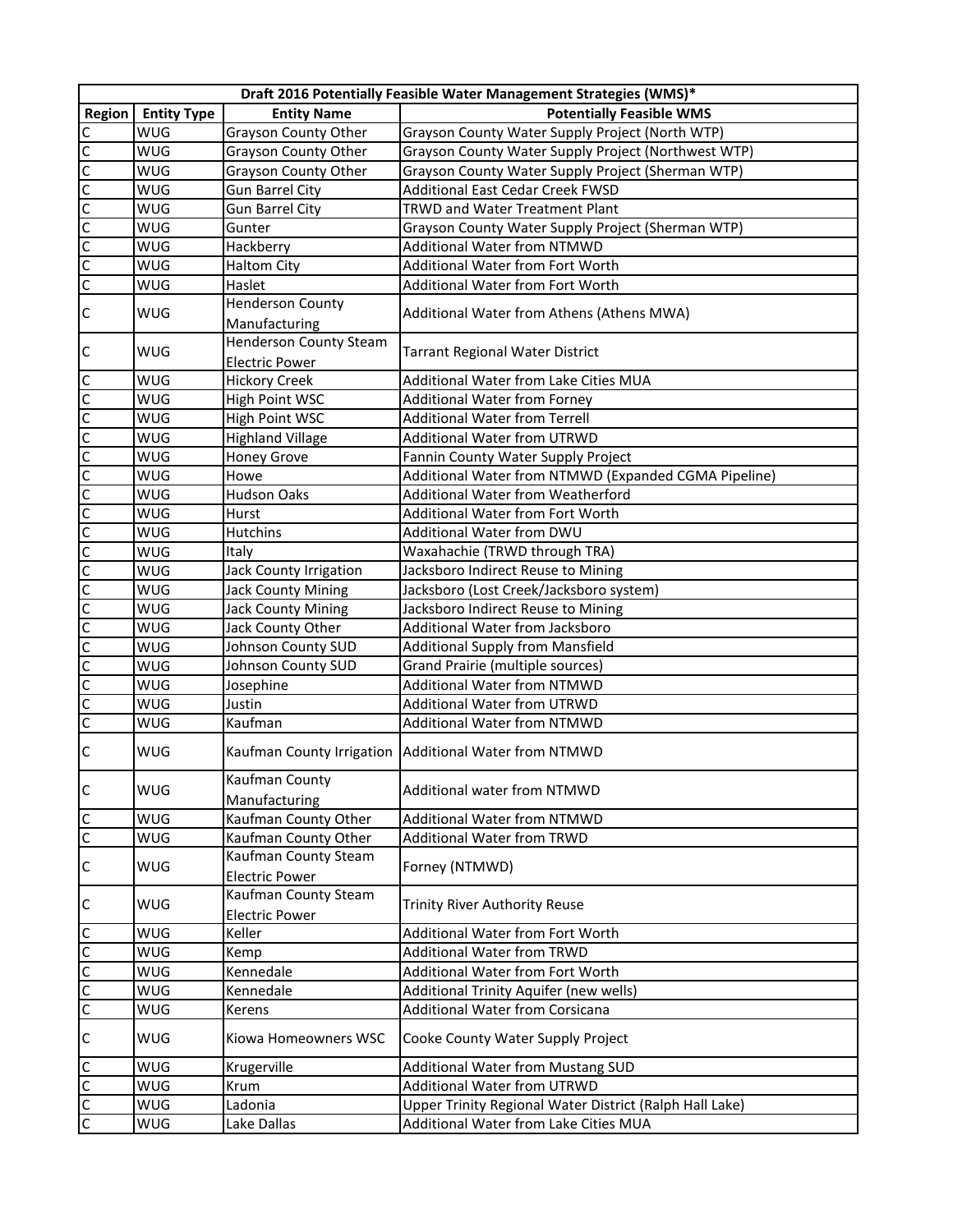|                                | Draft 2016 Potentially Feasible Water Management Strategies (WMS)* |                       |                                                                    |  |
|--------------------------------|--------------------------------------------------------------------|-----------------------|--------------------------------------------------------------------|--|
| Region                         | <b>Entity Type</b>                                                 | <b>Entity Name</b>    | <b>Potentially Feasible WMS</b>                                    |  |
| $\mathsf{C}$                   | <b>WUG</b>                                                         | Lake Worth            | Additional Water from Fort Worth                                   |  |
|                                | WUG                                                                | Lake Worth            | <b>New Wells</b>                                                   |  |
|                                | WUG                                                                | Lakeside              | Additional Trinity Aquifer (new wells)                             |  |
|                                | WUG                                                                | Lancaster             | Additional Water from Rockett SUD                                  |  |
| <u>ulululululululululululu</u> | WUG                                                                | Lancaster             | Additional Water from DWU and New Delivery Point                   |  |
|                                | WUG                                                                | Lavon WSC             | Additional Water from NTMWD                                        |  |
|                                | WUG                                                                | Leonard               | Fannin County Water Supply Project                                 |  |
|                                | WUG                                                                | Lewisville            | Additional Water from DWU with New WTP and Expansions              |  |
|                                | <b>WUG</b>                                                         | Lindsay               | Cooke County Water Supply Project                                  |  |
|                                | <b>WUG</b>                                                         | Little Elm            | <b>Additional Water from NTMWD</b>                                 |  |
|                                | <b>WUG</b>                                                         | Little Elm            | New Wells-Woodbine Aquifer                                         |  |
|                                | WUG                                                                | Lowry Crossing        | Additional Water from Milligan WSC                                 |  |
|                                | WUG                                                                | Lucas                 | <b>Additional Water from NTMWD</b>                                 |  |
|                                | WUG                                                                | Luella WSC            | Grayson County Water Supply Project (Sherman WTP)                  |  |
|                                | WUG                                                                | M E N WSC             | <b>Additional Water from Corsicana</b>                             |  |
| $\overline{c}$                 | WUG                                                                | Mabank                | Additional Water from TRWD and Treatment Plant Expansion           |  |
|                                | WUG                                                                | Mansfield             | Additional Water from TRWD, Treatment Plant Expansions, and New    |  |
| C&G                            |                                                                    |                       | Plant                                                              |  |
| $\overline{c}$                 | WUG                                                                | Marilee SUD           | Additional Water from Grayson County Water Supply Project          |  |
| $\mathsf{C}$                   | WUG                                                                | Maypearl              | Ellis County Water Supply Projects (Waxahachie from TRA from TRWD) |  |
|                                | WUG                                                                | McKinney              | Additional Water from NTMWD                                        |  |
| <u>olololololololololololo</u> | WUG                                                                | McLendon-Chisolm      | <b>Additional Water from NTMWD</b>                                 |  |
|                                | WUG                                                                | Melissa               | Treated Water Supply Line from NTMWD                               |  |
|                                | WUG                                                                | Melissa               | Additional Water from NTMWD (GTUA CGMA Pipeline)                   |  |
|                                | WUG                                                                | Mesquite              | <b>Additional Water from NTMWD</b>                                 |  |
|                                | WUG                                                                | Midlothian            | WTP Expansion (9 mgd), TRWD Supply                                 |  |
|                                | WUG                                                                | Midlothian            | WTP Expansion (9 mgd), TRWD Supply                                 |  |
|                                | WUG                                                                | Midlothian            | WTP Expansion (9 mgd), TRWD Supply                                 |  |
|                                | WUG                                                                | Midlothian            | New WTP (9 mgd), TRWD Supply                                       |  |
|                                | WUG                                                                | Mountain Peak SUD     | City of Midlothian                                                 |  |
|                                | <b>WUG</b>                                                         | Mountain Peak SUD     | New Well in Woodbine Aquifer - 2013                                |  |
|                                | <b>WUG</b>                                                         | Mountain Peak SUD     | Two New Wells in Woodbine Aquifer                                  |  |
|                                | <b>WUG</b>                                                         | Mt Zion WSC           | Additional Water from NTMWD                                        |  |
|                                | WUG                                                                | Muenster              | New WTP at Muenster Lake                                           |  |
|                                | WUG                                                                | Murphy                | Additional Water from NTMWD                                        |  |
| $\mathsf C$                    | WUG                                                                | <b>Mustang SUD</b>    | Additional Water from UTRWD                                        |  |
|                                |                                                                    | Navarro County        |                                                                    |  |
| $\mathsf{C}$                   | WUG                                                                | Manufacturing         | Additional water from Corsicana                                    |  |
|                                |                                                                    | <b>Navarro County</b> |                                                                    |  |
|                                | WUG                                                                | Manufacturing         | Additional water from TRWD                                         |  |
| ulu                            | WUG                                                                | Navarro County Other  | <b>Additional Water from Corsicana</b>                             |  |
|                                | WUG                                                                | Navarro County Other  | <b>Additional Water from TRWD</b>                                  |  |
|                                |                                                                    | Navarro County Steam  |                                                                    |  |
|                                | WUG                                                                | <b>Electric Power</b> | Corsicana                                                          |  |
|                                | WUG                                                                | Navarro Mills WSC     | <b>Additional Water from Corsicana</b>                             |  |
|                                | WUG                                                                | Navarro Mills WSC     | New Well in Woodbine Aquifer                                       |  |
|                                | WUG                                                                | Nevada                | Additional Water from Nevada WSC                                   |  |
|                                | WUG                                                                | New Fairview          | Rhome (from Walnut Ck. SUD from TRWD)                              |  |
|                                | WUG                                                                | New Hope              | <b>Additional Water from NTMWD</b>                                 |  |
|                                | WUG                                                                | Newark                | New Water Surface Plant                                            |  |
|                                | WUG                                                                | Newark                | Rhome (from Walnut Ck. SUD from TRWD)                              |  |
| <u>ululululululu</u>           | WUG                                                                | North Collin WSC      | Additional Water from NTMWD                                        |  |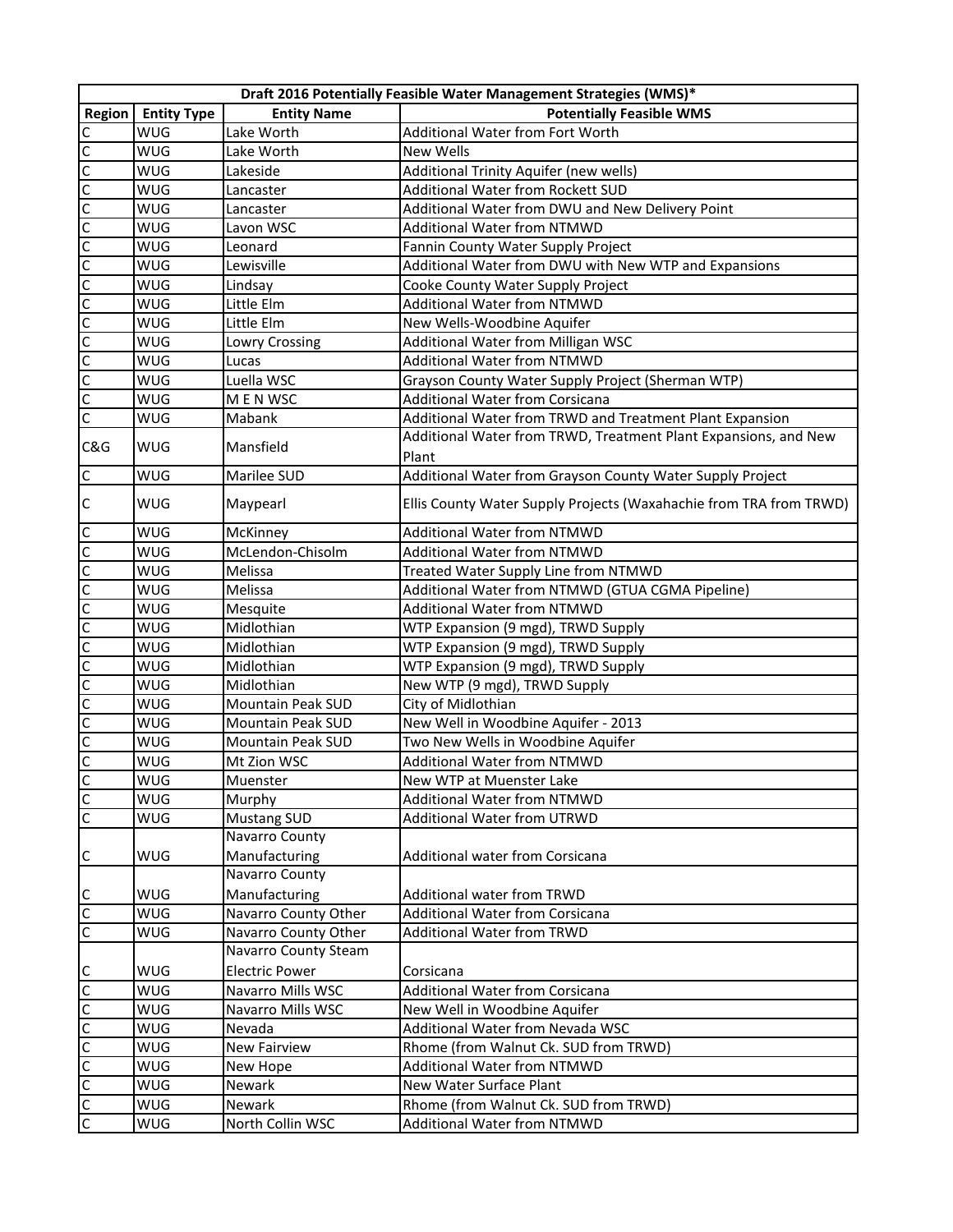|                                      | Draft 2016 Potentially Feasible Water Management Strategies (WMS)* |                                  |                                                                  |  |
|--------------------------------------|--------------------------------------------------------------------|----------------------------------|------------------------------------------------------------------|--|
| Region                               | <b>Entity Type</b>                                                 | <b>Entity Name</b>               | <b>Potentially Feasible WMS</b>                                  |  |
| $\overline{c}$                       | <b>WUG</b>                                                         | <b>North Richland Hills</b>      | Additional Water from Fort Worth                                 |  |
|                                      | WUG                                                                | North Richland Hills             | Additional Water from TRA                                        |  |
|                                      | WUG                                                                | Northlake                        | <b>Additional Water from Fort Worth</b>                          |  |
|                                      | <b>WUG</b>                                                         | Northlake                        | <b>Upper Trinity Regional Water District</b>                     |  |
|                                      | WUG                                                                | Oak Grove                        | Additional North Kaufman WSC                                     |  |
|                                      | <b>WUG</b>                                                         | Oak Leaf                         | Additional Water from Glenn Heights                              |  |
|                                      | <b>WUG</b>                                                         | Oak Leaf                         | Additional Water from Rockett SUD                                |  |
| u u u u u u u u u u u u u            | <b>WUG</b>                                                         | Oak Point                        | <b>Additional Water from Mustang SUD</b>                         |  |
|                                      | <b>WUG</b>                                                         | Ovilla                           | Additional Water from DWU                                        |  |
|                                      | <b>WUG</b>                                                         | Palmer                           | Rockett Special Utility District (TRWD)                          |  |
|                                      | <b>WUG</b>                                                         | Pantego                          | Arlington (TRWD)                                                 |  |
|                                      | <b>WUG</b>                                                         | Pantego                          | Fort Worth (TRWD)                                                |  |
|                                      | WUG                                                                | Parker                           | <b>Additional Water from NTMWD</b>                               |  |
|                                      |                                                                    | Parker County                    |                                                                  |  |
| $\mathsf{C}$                         | WUG                                                                | Manufacturing                    | Additional water from Weatherford                                |  |
| $\overline{c}$                       | <b>WUG</b>                                                         | Parker County Other              | Additional Water from Weatherford                                |  |
| C                                    | <b>WUG</b>                                                         | Parker County Other              | New WTP and Water from BRA (Region G)                            |  |
|                                      |                                                                    | Parker County Steam              |                                                                  |  |
| $\mathsf{C}$                         | WUG                                                                | <b>Electric Power</b>            | <b>Additional Weatherford</b>                                    |  |
|                                      | <b>WUG</b>                                                         | Payne Springs                    | Carrizo-Wilcox Aquifer (new wells)                               |  |
|                                      | <b>WUG</b>                                                         | Pelican Bay                      | Azle (TRWD)                                                      |  |
|                                      | <b>WUG</b>                                                         | Pilot Point                      | <b>Wastewater Reuse</b>                                          |  |
|                                      | WUG                                                                | Pilot Point                      | New wells in Trinity Aquifer                                     |  |
|                                      | <b>WUG</b>                                                         | Pilot Point                      | <b>Upper Trinity Regional Water District</b>                     |  |
|                                      | WUG                                                                | Plano                            | <b>Additional Water from NTMWD</b>                               |  |
|                                      | <b>WUG</b>                                                         | Ponder                           | <b>Upper Trinity Regional Water District</b>                     |  |
|                                      | WUG                                                                | Post Oak Bend City               | Additional Water from Rose Hill SUD                              |  |
|                                      | WUG                                                                | Pottsboro                        | Grayson County Water Supply Project (North WTP)                  |  |
|                                      | WUG                                                                | Princeton                        | Additional Water from NTMWD                                      |  |
|                                      | <b>WUG</b>                                                         | Prosper                          | <b>Additional Water from NTMWD</b>                               |  |
|                                      | <b>WUG</b>                                                         | Prosper                          | <b>Additional Water from UTRWD</b>                               |  |
|                                      | <b>WUG</b>                                                         | Red Oak                          | Additional Water from DWU                                        |  |
|                                      | <b>WUG</b>                                                         | Red Oak                          | Additional Water from Rockett SUD                                |  |
|                                      | <b>WUG</b>                                                         | Reno                             | Additional Water from Springtown                                 |  |
|                                      | <b>WUG</b>                                                         | Reno                             | Additional Water from Walnut Ck. SUD                             |  |
|                                      | WUG                                                                | Rhome                            | Additional Water from Walnut Ck. SUD                             |  |
| <u>ololololololololololololololo</u> | WUG                                                                | Rice                             | Additional Water from Rice WSC                                   |  |
|                                      |                                                                    |                                  | Agree with the recommended Water Management Strategies listed in |  |
| $\mathsf{C}$                         | WUG                                                                | <b>Rice WSC</b>                  | the 2011 Region C Water Plan                                     |  |
|                                      | WUG                                                                | Richardson                       | NTMWD - Additional Supplies Purchased                            |  |
| upppp                                | WUG                                                                | <b>Richland Hills</b>            | Additional Water from Fort Worth                                 |  |
|                                      | WUG                                                                | <b>River Oaks</b>                | <b>Additional Water from TRWD</b>                                |  |
|                                      | WUG                                                                | Roanoke                          | Additional Water from Fort Worth                                 |  |
|                                      | WUG                                                                | Rockwall                         | Additional Water from NTMWD                                      |  |
| $\mathsf{C}$                         | WUG                                                                | Rockwall County Irrigation       | Additional Water from DWU                                        |  |
| $\mathsf{C}$                         | WUG                                                                | Rockwall County<br>Manufacturing | Additional water from NTMWD                                      |  |
|                                      | WUG                                                                | Rockwall County Other            | Additional Water from NTMWD                                      |  |
| olol                                 | WUG                                                                | Rowlett                          | <b>Additional Water from NTMWD</b>                               |  |
|                                      | WUG                                                                | Royse City                       | Additional Water from NTMWD                                      |  |
| $\mathsf{C}$                         | WUG                                                                | Runaway Bay                      | Additional Water from TRWD and Water Treatment Plant Expansion   |  |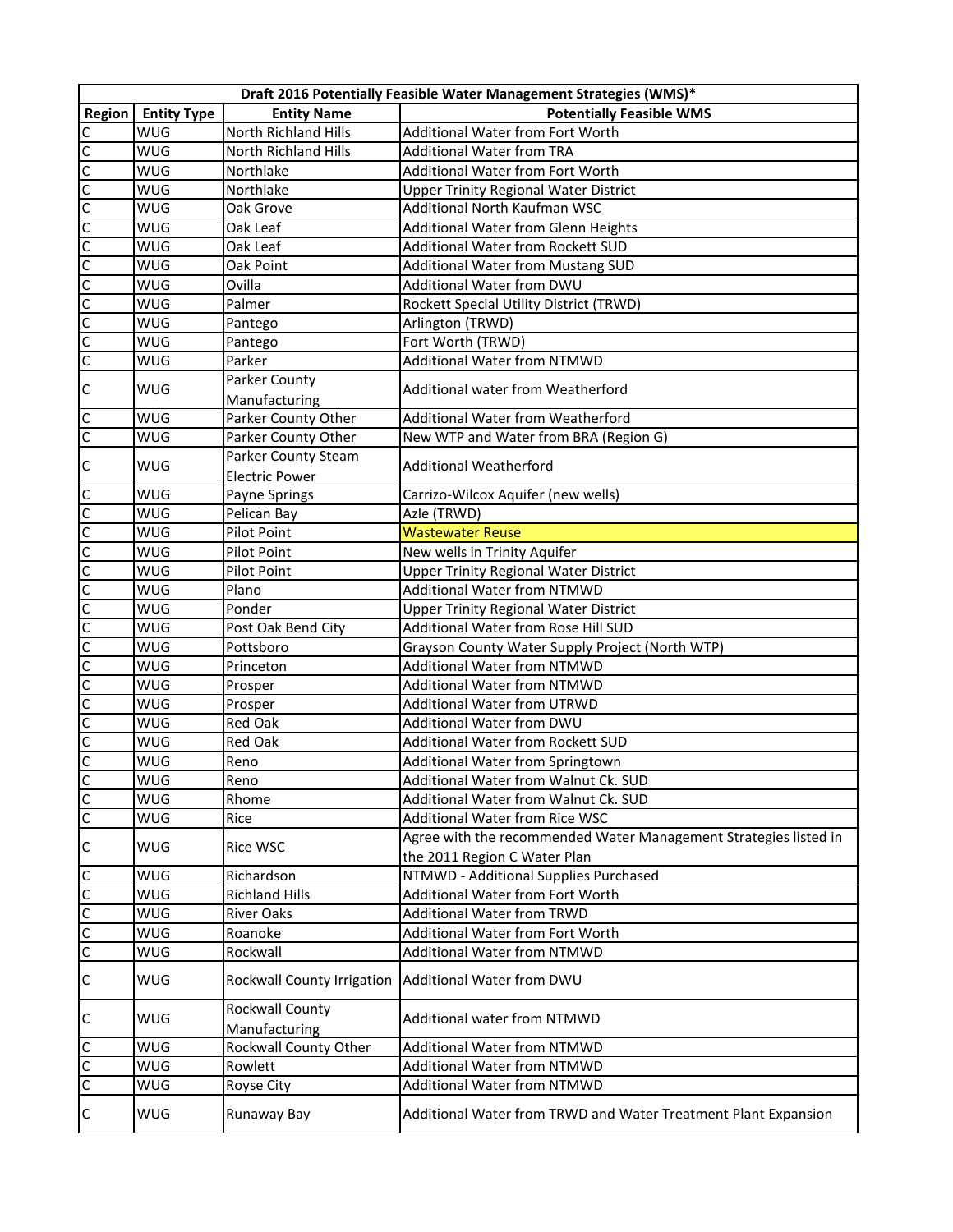|                         | Draft 2016 Potentially Feasible Water Management Strategies (WMS)* |                                                      |                                                                |  |
|-------------------------|--------------------------------------------------------------------|------------------------------------------------------|----------------------------------------------------------------|--|
| Region                  | <b>Entity Type</b>                                                 | <b>Entity Name</b>                                   | <b>Potentially Feasible WMS</b>                                |  |
|                         | <b>WUG</b>                                                         | Sachse                                               | <b>Additional Water from NTMWD</b>                             |  |
|                         | WUG                                                                | Saginaw                                              | Additional Water from Fort Worth                               |  |
|                         | WUG                                                                | Saint Paul                                           | Additional Water from NTMWD                                    |  |
|                         | WUG                                                                | Sanger                                               | Additional Water from Bolivar WSC                              |  |
|                         | WUG                                                                | Sardis-Lone Elm WSC                                  | Rockett Special Utility District (TRWD)                        |  |
|                         | WUG                                                                | Savoy                                                | Fannin County Water Supply Project                             |  |
| <u>lulululululululu</u> | WUG                                                                | Scurry                                               | Additional Water from Gastonia-Scurry WSC                      |  |
|                         | WUG                                                                | Seagoville                                           | Additional Water from DWU                                      |  |
|                         | <b>WUG</b>                                                         | Seven Points                                         | Additional Water from WCCMUD                                   |  |
|                         | <b>WUG</b>                                                         | <b>Shady Shores</b>                                  | Additional Water from Lake Cities MUA                          |  |
|                         |                                                                    |                                                      | Grayson County Water Supply Projects (WTP Expansions and water |  |
| $\mathsf{C}$            | WUG                                                                | Sherman                                              | from GTUA)                                                     |  |
| 0 0 0 0                 | WUG                                                                | South Grayson WSC                                    | Grayson County Water Supply Project (GTUA - Northwest WTP)     |  |
|                         | WUG                                                                | South Grayson WSC                                    | Collin-Grayson Municipal Alliance (GTUA and NTMWD)             |  |
|                         | WUG                                                                | Southlake                                            | <b>Additional Water from Fort Worth</b>                        |  |
|                         | WUG                                                                | Southmayd                                            | Grayson County Water Supply Project (North WTP)                |  |
|                         | WUG                                                                | Southmayd                                            | Woodbine Aquifer (new well)                                    |  |
| $\mathsf{C}$            | WUG                                                                | Southwest Fannin County<br>SUD                       | Fannin County Water Supply Project                             |  |
|                         | WUG                                                                | Springtown                                           | Additional Water from TRWD with New WTP and Expansions         |  |
|                         | WUG                                                                | Springtown                                           | Trinity Aquifer - new wells                                    |  |
|                         | WUG                                                                | Sunnyvale                                            | <b>Additional Water from NTMWD</b>                             |  |
| $\frac{c}{c}$           | WUG                                                                | Talty                                                | Additional Water from NTMWD                                    |  |
| $\mathsf{C}$            | WUG                                                                | <b>Tarrant County Irrigation</b>                     | <b>Additional Water from Reuse</b>                             |  |
| $\mathsf C$             | WUG                                                                | <b>Tarrant County Irrigation</b>                     | <b>Additional Water from TRWD</b>                              |  |
| $\mathsf{C}$            | WUG                                                                | <b>Tarrant County</b><br>Manufacturing               | Additional water from TRWD                                     |  |
| $\overline{c}$          | WUG                                                                | <b>Tarrant County Mining</b>                         | <b>Additional Water from TRWD</b>                              |  |
| $\mathsf{C}$            | WUG                                                                | <b>Tarrant County Steam</b>                          | Additional Water from TRWD                                     |  |
|                         |                                                                    | <b>Electric Power</b>                                |                                                                |  |
| $\mathsf{C}$            | WUG                                                                | <b>Tarrant County Steam</b><br><b>Electric Power</b> | Reuse                                                          |  |
|                         | WUG                                                                | <b>Teague</b>                                        | Additional Carrizo-Wilcox (new wells)                          |  |
| $\frac{c}{c}$           | WUG                                                                | The Colony                                           | Additional Water from DWU                                      |  |
|                         | WUG                                                                | The Colony                                           | <b>Additional Water from Plano</b>                             |  |
|                         | WUG                                                                | Tioga                                                | Grayson County Water Supply Project (Sherman WTP)              |  |
|                         | WUG                                                                | Tom Bean                                             | Grayson County Water Supply Project (Sherman WTP)              |  |
|                         | WUG                                                                | Tool                                                 | Additional Water from WCCMUD                                   |  |
|                         | WUG                                                                | Trenton                                              | Fannin County Water Supply Project                             |  |
|                         | WUG                                                                | <b>Trophy Club</b>                                   | Additional water from FW                                       |  |
|                         | WUG                                                                | <b>Trophy Club</b>                                   | <b>Additional Fort Worth</b>                                   |  |
|                         | WUG                                                                | Two Way SUD                                          | Grayson County Water Supply Project                            |  |
|                         | WUG                                                                | <b>Valley View</b>                                   | Cooke County Water Supply Project                              |  |
|                         | WUG                                                                | Van Alstyne                                          | Additional Water from GTUA and Expanded CGMA Pipeline          |  |
|                         | WUG                                                                | Watauga                                              | Additional Water from North Richland Hills                     |  |
|                         |                                                                    |                                                      | TRA Contract - Purchase 13 MGD additional supply from TRWD via |  |
| $\mathsf{C}$            | WUG                                                                | Waxahachie                                           | Integrated Pipeline into Lake Waxahachie - 2018                |  |
|                         | WUG                                                                | Waxahachie                                           | TRA - Water purchased from TRWD through TRA for Sokoll         |  |
| $\frac{1}{2}$           | WUG                                                                | West Cedar Creek MUD                                 | Additional Water from TRWD (Limited by plant capacity)         |  |
|                         | WUG                                                                | West Cedar Creek MUD                                 | Additional Water from TRWD and WTP Expansions                  |  |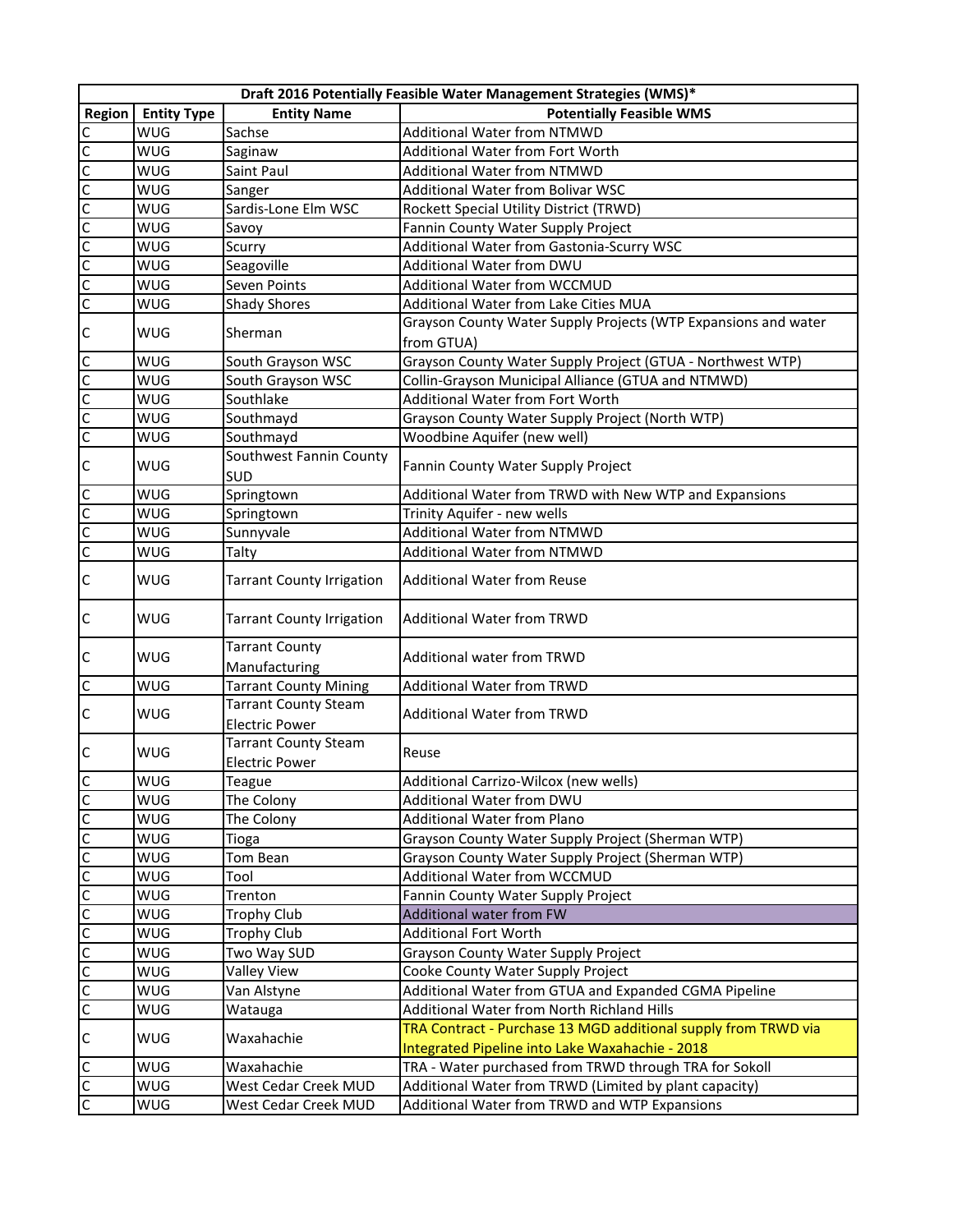|                      | Draft 2016 Potentially Feasible Water Management Strategies (WMS)* |                           |                                                                |  |
|----------------------|--------------------------------------------------------------------|---------------------------|----------------------------------------------------------------|--|
| Region               | <b>Entity Type</b>                                                 | <b>Entity Name</b>        | <b>Potentially Feasible WMS</b>                                |  |
|                      |                                                                    |                           | Additional Water from TRWD and New or Expanded Water Treatment |  |
| $\mathsf C$          | WUG                                                                | West Wise SUD             | Plant                                                          |  |
|                      | WUG                                                                | Weston                    | North Texas Municipal Water District                           |  |
|                      | WUG                                                                | <b>Westover Hills</b>     | Additional Water from Fort Worth                               |  |
| <u>ululululululu</u> | WUG                                                                | <b>Westworth Village</b>  | Additional Water from Fort Worth                               |  |
|                      | WUG                                                                | White Settlement          | Additional Water from Fort Worth                               |  |
|                      | WUG                                                                | Whitesboro                | Grayson County Water Supply Project (Northwest WTP)            |  |
|                      | WUG                                                                | Whitewright               | Grayson County Water Supply Project (Sherman WTP)              |  |
|                      | WUG                                                                | <b>Willow Park</b>        | Fort Worth (TRWD)                                              |  |
|                      | WUG                                                                | <b>Willow Park</b>        | Weatherford (TRWD)                                             |  |
|                      | WUG                                                                | Wilmer                    | <b>Additional Water from Hutchins</b>                          |  |
|                      | WUG                                                                | Wise County               | <b>Additional water from TRWD</b>                              |  |
| $\mathsf{C}$         |                                                                    | Manufacturing             |                                                                |  |
| $\mathsf{C}$         | WUG                                                                | <b>Wise County Mining</b> | <b>Additional Water from TRWD</b>                              |  |
| $\overline{c}$       | WUG                                                                | <b>Wise County Mining</b> | Reuse - Recycled water                                         |  |
|                      |                                                                    | Wise County Steam         | <b>Additional Water from TRWD</b>                              |  |
| $\mathsf{C}$         | WUG                                                                | <b>Electric Power</b>     |                                                                |  |
|                      | WUG                                                                | Woodbine WSC              | Cooke County Water Supply Project                              |  |
|                      | WUG                                                                | Wortham                   | Corsicana                                                      |  |
|                      | WUG                                                                | Wortham                   | <b>Tarrant Regional Water District</b>                         |  |
|                      | WUG                                                                | Wortham                   | WTP Expansion/Rehabilitation                                   |  |
|                      | WUG                                                                | Wylie                     | <b>Additional Water from NTMWD</b>                             |  |